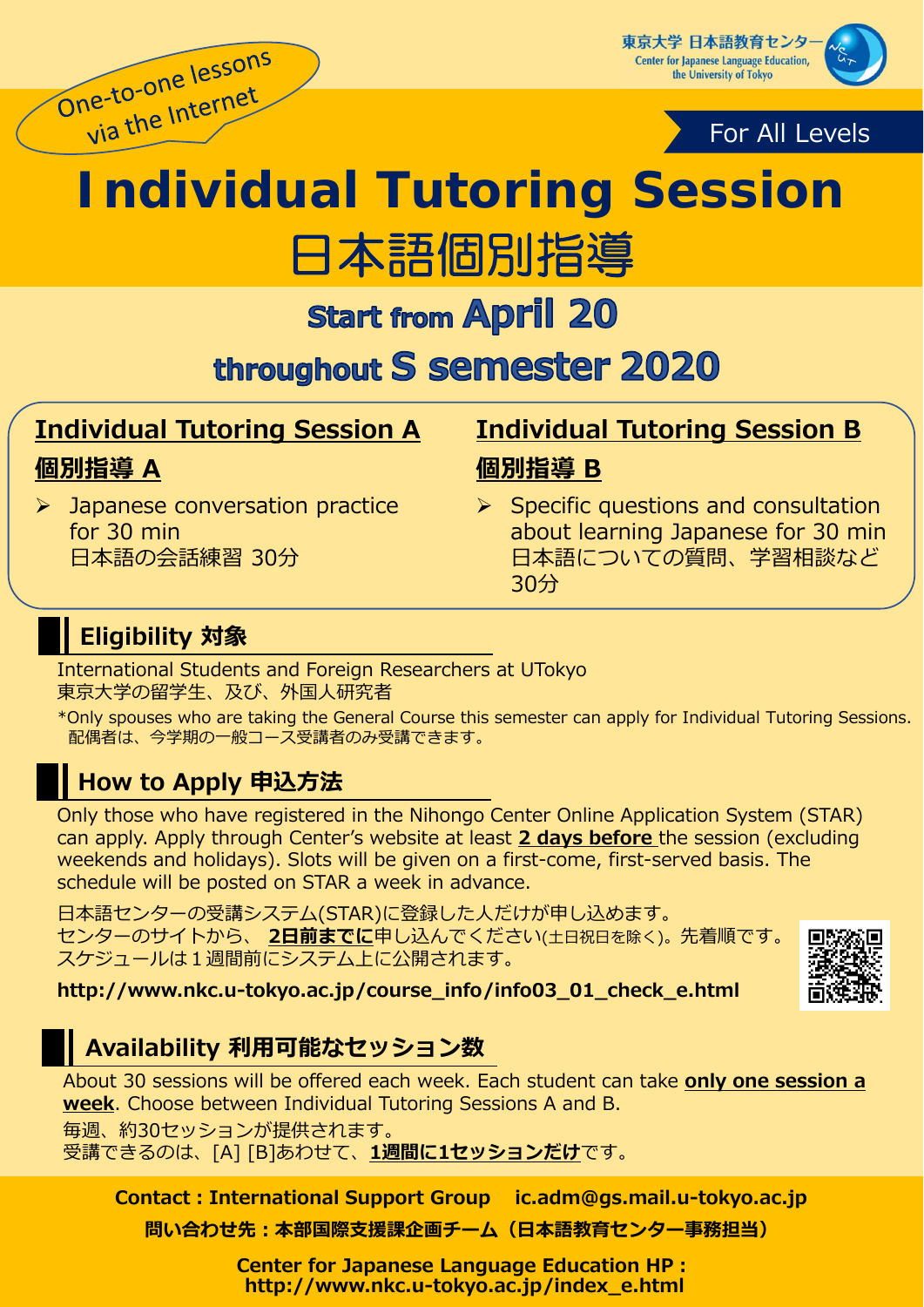

 $\Omega$ … ②

選考なし No selection criteria

8:30 - 9:00 9:05 - 9:35

 $9:40 - 10:10 \cdots \bar{3}$ 

 $10:30 - 11:00 \cdots (4)$  $11:05 - 11:35 \dots$  5  $11:40 - 12:10 \cdots \circled{6}$ 

 $13:00 - 13:30 \cdots \circled{7}$  $13:35 - 14:05 \cdots \circledS$ 14:10 - 14:40 … ⑨

For **Students Researchers** 

## 授業期間 Course Period

4月20日 (月) から 7月10日 (金) まで From Monday, April 20 to Friday, July 10

| 時間割 | Timetable |
|-----|-----------|
|-----|-----------|

- \*1 セッション 30 分です。9 セッションに分かれています。 1 session takes 30 minutes. The schedule is divided into 9 frames of 30 minutes each.
- \*毎週、約 30 セッション提供されます。 About 30 sessions will be offered each week.
- \*週ごとに選べるのは、1セッションだけです。 Each student may take only one session a week.

## 指導内容 Contents of Sessions

\*A と B の中から 1 つ選んでください。Choose one session either A or B.

#### Individual Tutoring Session A

▶ 日本語の会話練習 30 分 Japanese conversation practice for 30 min

#### Individual Tutoring Session B

1st period : 8:30 - 10:15

2nd period : 10:25 - 12:10

3rd period : 13:00 - 14:45

> 日本語についての質問や、学習相談など 30分 Specific questions and consultation about learning Japanese for 30 min

## 申込システム Application System

\*日本語センターの受講システム(STAR)に登録した人だけが申し込めます。\*配偶者は、一般コース受講者のみ。<br>Only students and foreign researchers of UTokyo who have registered in the Nihongo Center Online Application System (STAR) can apply. \*Regarding spouses, only those who are taking the General Course this semester can apply.

日本語個別指導 Individual Tutoring Session

- \*すべてオンラインで受け付けます。センターのウェブサイトから申し込んでください。 The whole application process can be done online. Please apply through the Center's website.
- \*週ごとに予約を受け付けます。 Students can reserve slots on a weekly basis.
- \*スケジュールは、1 週間前に、申請システム上に公開されます。 The schedule will be posted on STAR a week in advance.
- \*各セッションの予約は、2 日前に締め切ります。(土日祝日を除く) Applications will be accepted until 2 days before the scheduled session (excluding weekends and holidays).

## クラスルーム Classroom

- \*Zoom を使って、一対一でセッションを行います。 One-to-one lesson via Zoom.
- \*セッションの前日に、ルームに参加するためのミーティング ID と PW を、メールでお知らせします。 On the day before the session, you will receive an email with your Meeting ID and PW to join the room.

**問い合わせ先** 本部国際支援課企画チーム(日本語教育センター事務担当)

Contact International Support Group, Go Global Center 1st Floor, Faculty of Science Bldg. 1 [East], Hongo Campus

Email : ic.adm@gs.mail.u-tokyo.ac.jp